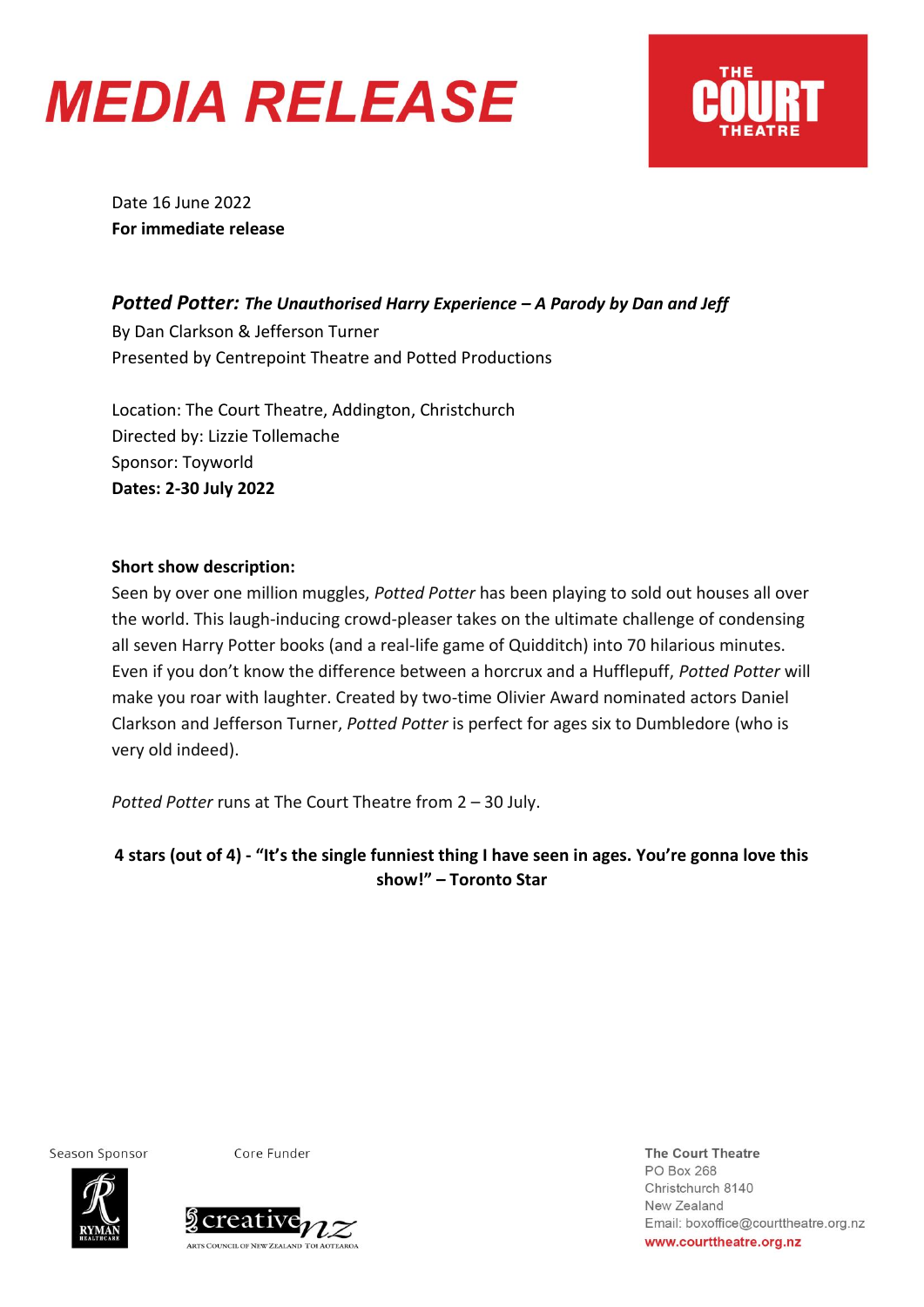



## *POTTED POTTER* **BRINGS THE COMEDY MAGIC TO CHRISTCHURCH THIS JULY**



## **IN DEPTH:**

In just 70 minutes *Potted Potter* show creators Dan Clarkson and Jeff Turner have done what it took seven books and eight movies to do – tell the story of young wizard Harry Potter, and everyone he knows.

The two-time Olivier Award-nominated duo's clever condensation of so much material (and 360 characters!) will leave you breathless with its speed, daring and comic genius.

*Potted Potter* was conceived by Turner and Clarkson in 2005 and has been touring since then, playing to over one million people in sell-out tours around the world. Hot on the heels of a successful 2022 Australian tour, *Potted Potter* makes it back to New Zealand shores after its scheduled Christchurch shows were postponed in 2021.

Tama Jarman and Adam Brown are the energetic and enthusiastic actors bringing *Potted Potter* to life for New Zealand audiences at Christchurch's Court Theatre this July. The duo is kept on their toes delivering rapid-fire jokes, physical gags and crowd-pleasing antics at breakneck speed with

Season Sponsor

Core Funder



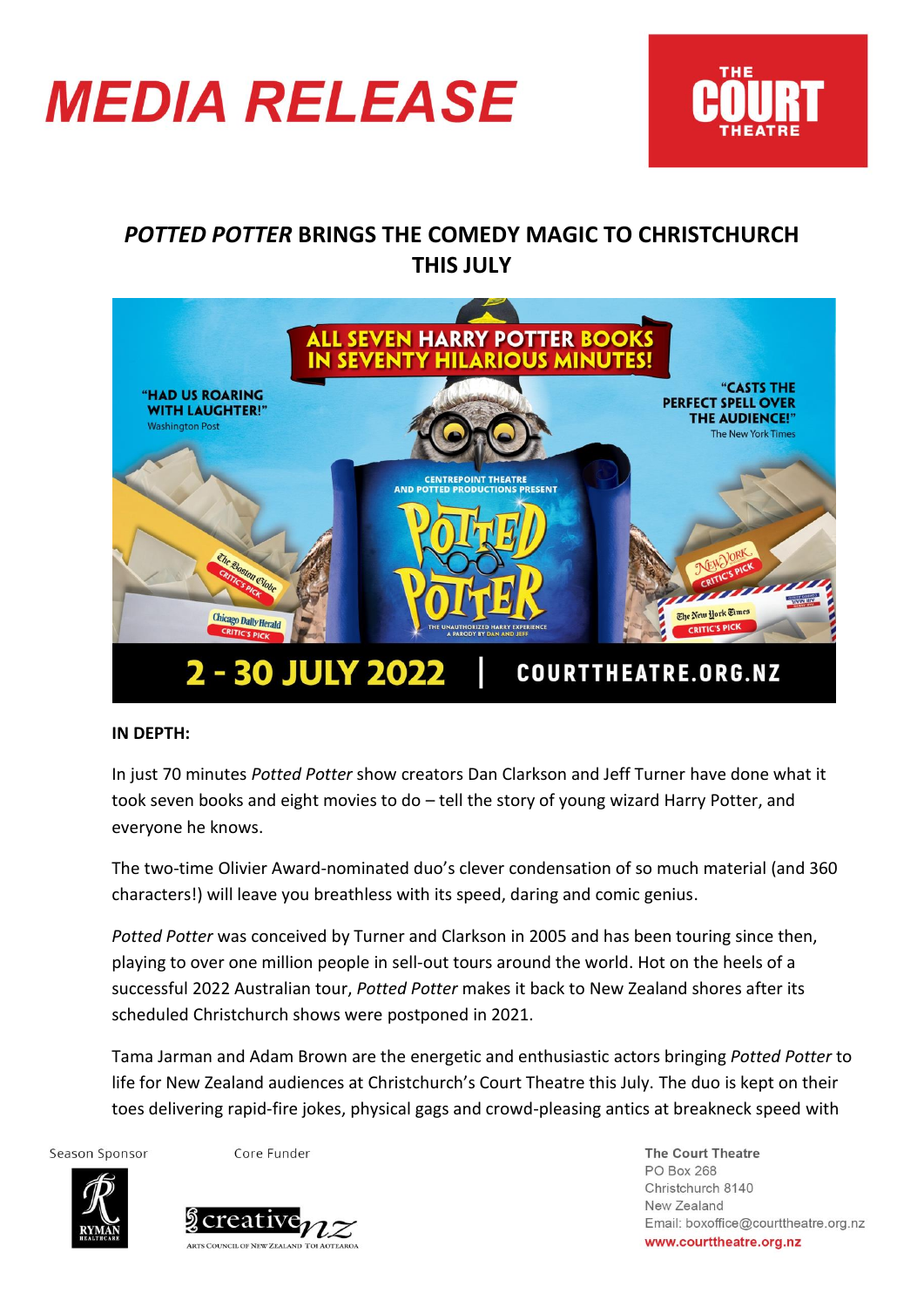# **MEDIA RELEASE**



barely time to take a breath. Throw in a game of Quidditch, and there is literally never a dull moment!

Jarman and Brown are as excited as their stage characters to be bringing *Potted Potter* back to New Zealand, and for its first foray to the South Island. "We love performing this show because it's whacky" says Jarman. "The audience gets to laugh at us and, not only that, we get to laugh along with them, which is the best part." Brown agrees. "With *Potted Potter* we get to play and make mischief for a living. That's a pretty good gig!"

Helping to bring the magic to life (and under control!) of this Centrepoint production of *Potted Potter* is Resident Director Lizzie Tollemache. Lizzie is no stranger to Court Theatre audiences, having been a regular actor and Jester with the Court for many years.

*Potted Potter* is a true family favourite that will appeal not only to children and diehard Potterfans, but to everyone from six to Dumbledore (who is very old indeed). If you are looking for laughs and escapism this winter, you could do no better than *Potted Potter*.

*Potted Potter* runs at The Court Theatre from 2 – 30 July.

## **4 stars (out of 4) - "It's the single funniest thing I have seen in ages. You're gonna love this show!" –** Toronto Star

**Cast** [Adam Brown](https://courttheatre.org.nz/ourpeople/adam-brown) [Tama Jarman](https://courttheatre.org.nz/ourpeople/tama-jarman) 

## **Creatives**

Written and created by Daniel Clarkson and Jefferson Turner Original direction and additional material by Richard Hurst Associate direction by Daniel Clarkson Music by Phil Innes Set design by Simon Scullion Lighting design by Tim Mascall Video design by Tom Hillenbrand

Presented by Centrepoint Theatre and Potted Productions Resident direction by [Lizzie Tollemache](https://courttheatre.org.nz/ourpeople/lizzie-tollemache-2)

Season Sponsor

Core Funder